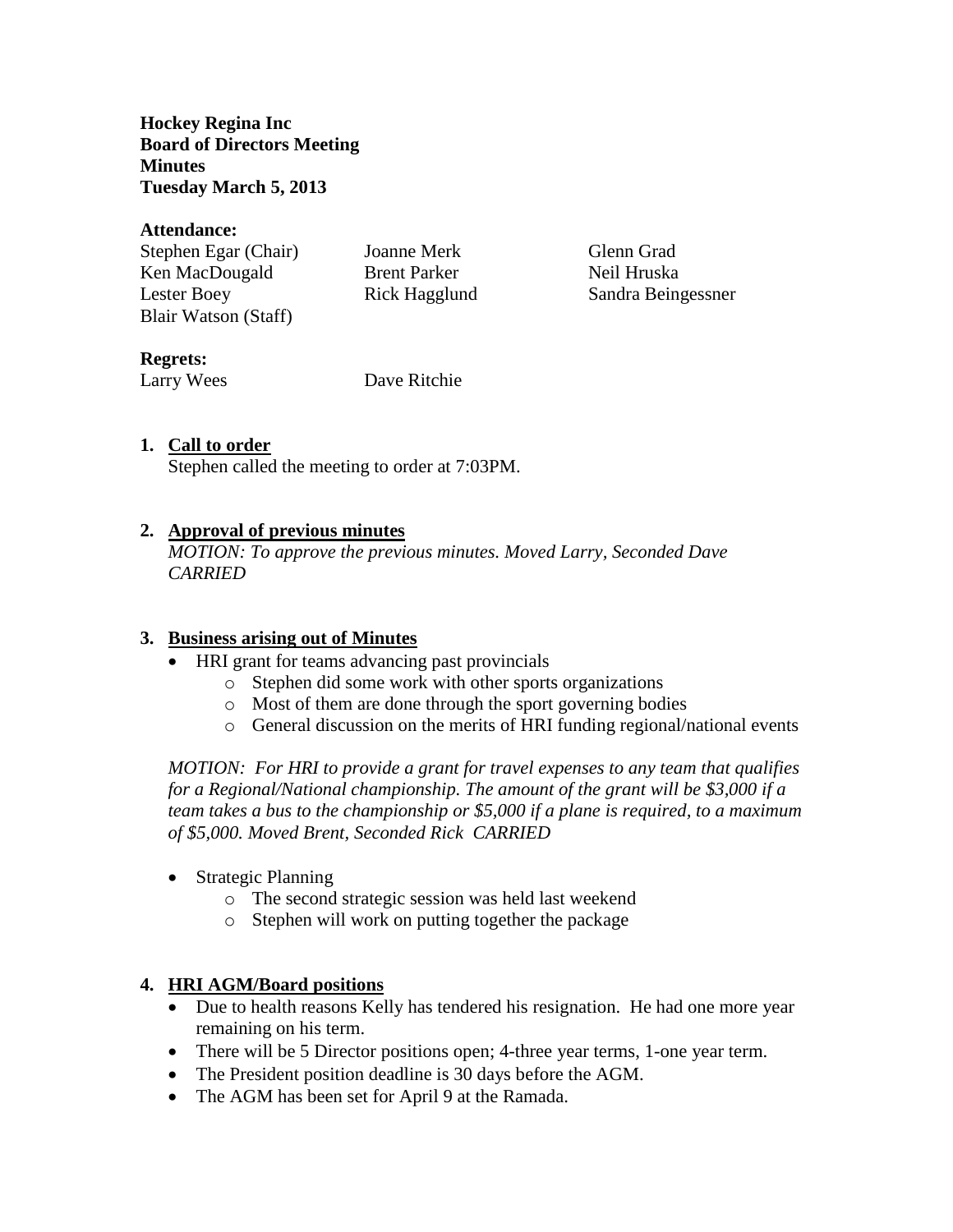# **5. Complaint/appeal procedure**

 General discussion on developing a checklist/template for the handling of complaints and what constitutes a complaint

### **6. Independent evaluations**

- Two groups have submitted a tender for the Independent Evaluations contract
- The Board wishes to have both parties prepare a presentation at the next meeting
- The Board will prepare some questions for the parties to deal with
- Neil will co-ordinate the questions

### **7. Directors reports**

President

o Nothing more to report

#### Initiation

o The Jim Odling Timbit Initiation festival is running this weekend

### Novice

o Nothing to report

### Atom

o A small payment issue with respect to an Atom tier 3 team

#### Pee Wee

o Playoffs starting next week.

#### Bantam

- o Playoffs are starting. B2 is very close.
- o Discussion around weather cancellation of games
- o Brent to look at drafting a policy

#### Midget

o Playoffs are under way. M2 is extremely close

# AAA

- o Rebels won their opening series
- o Pat C's are in a battle with Yorkton

#### Female

o Playoffs and provincials are well under way